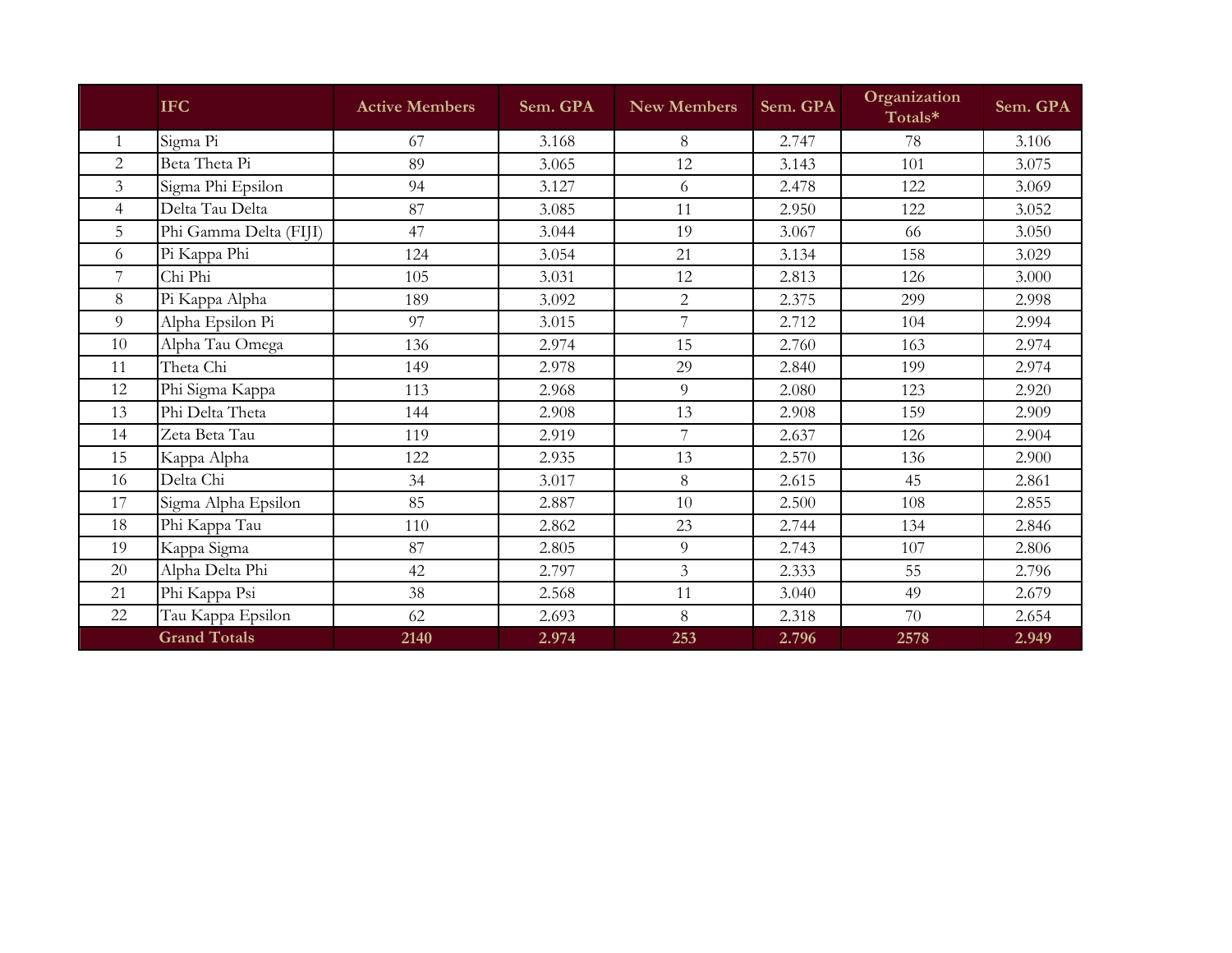| <b>MGC</b>            | <b>Active Members</b> | Sem. GPA | <b>New Members</b> | Sem. GPA     | Organization<br>Totals* | Sem. GPA |
|-----------------------|-----------------------|----------|--------------------|--------------|-------------------------|----------|
| alpha Kappa Delta Phi | 8                     | 2.981    | 10                 | 3.074        | 21                      | 2.956    |
| Kappa Delta Chi       | 13                    | 2.791    | 11                 | 2.533        | 28                      | 2.633    |
| Lambda Theta Alpha    | 9                     | 2.707    |                    | 2.721        | 16                      | 2.713    |
| Lambda Theta Phi      | $\overline{4}$        | 2.554    | 3                  | 2.838        |                         | 2.701    |
| Omega Phi Beta        | 4                     | 2.438    | 6                  | 2.705        | 10                      | 2.626    |
| Phi Iota Alpha        | 16                    | 2.432    | 6                  | 2.799        | 22                      | 2.548    |
| Sigma Beta Rho        | 13                    | 2.917    | $\theta$           | $- -$        |                         | 2.725    |
| Sigma Iota Alpha      | 5                     | 2.388    |                    | $- -$        | $\Omega$                | 2.446    |
| Sigma Lambda Beta     | $\overline{4}$        | 3.370    | 2                  | 2.167        |                         | 3.030    |
| Theta Nu Xi           | 10                    | 2.643    | 9                  | 2.806        | 19                      | 2.724    |
| <b>Grand Total</b>    | 86                    | 2.729    | 55                 | $\mathbf{3}$ | 153                     | 2.712    |

|          | <b>NPHC</b>        | <b>Active Members</b> | Sem. GPA | New Members | Sem. GPA | Organization<br>Totals* | Sem. GPA |
|----------|--------------------|-----------------------|----------|-------------|----------|-------------------------|----------|
|          | Alpha Kappa Alpha  |                       |          | 49          | 2.945    | 53                      | 2.951    |
| 2        | Zeta Phi Beta      |                       | 2.705    |             | 2.642    | 12                      | 2.675    |
|          | Delta Sigma Theta  | 42                    | 2.633    |             | $- -$    | 47                      | 2.628    |
| 4        | Kappa Alpha Psi    | 18                    | 2.618    |             | $- -$    | 18                      | 2.618    |
|          | Phi Beta Sigma     | 11                    | 2.531    |             | $- -$    | 11                      | 2.531    |
| $^{(1)}$ | Sigma Gamma Rho    | 11                    | 2.486    |             | $- -$    | 22                      | 2.486    |
|          | Alpha Phi Alpha    | 13                    | 2.536    |             | $- -$    | 14                      | 2.388    |
| 8        | Omega Psi Phi      |                       | 2.169    |             | 2.480    | 13                      | 2.354    |
|          | <b>Grand Total</b> | 156                   | 2.697    | 13          | 2.550    | 179                     | 2.680    |

| Panhellenic     | <b>Active Members</b> | Sem. GPA | <b>New Members</b> | Sem. GPA                 | Organization<br>Totals* | Sem. GPA |
|-----------------|-----------------------|----------|--------------------|--------------------------|-------------------------|----------|
| Chi Omega       | 237                   | 3.406    |                    | $- -$                    | 237                     | 3.406    |
| Alpha Chi Omega | 234                   | 3.377    |                    | $\overline{\phantom{m}}$ | 241                     | 3.385    |
| Kappa Delta     | 241                   | 3.347    |                    | $- -$                    | 247                     | 3.350    |